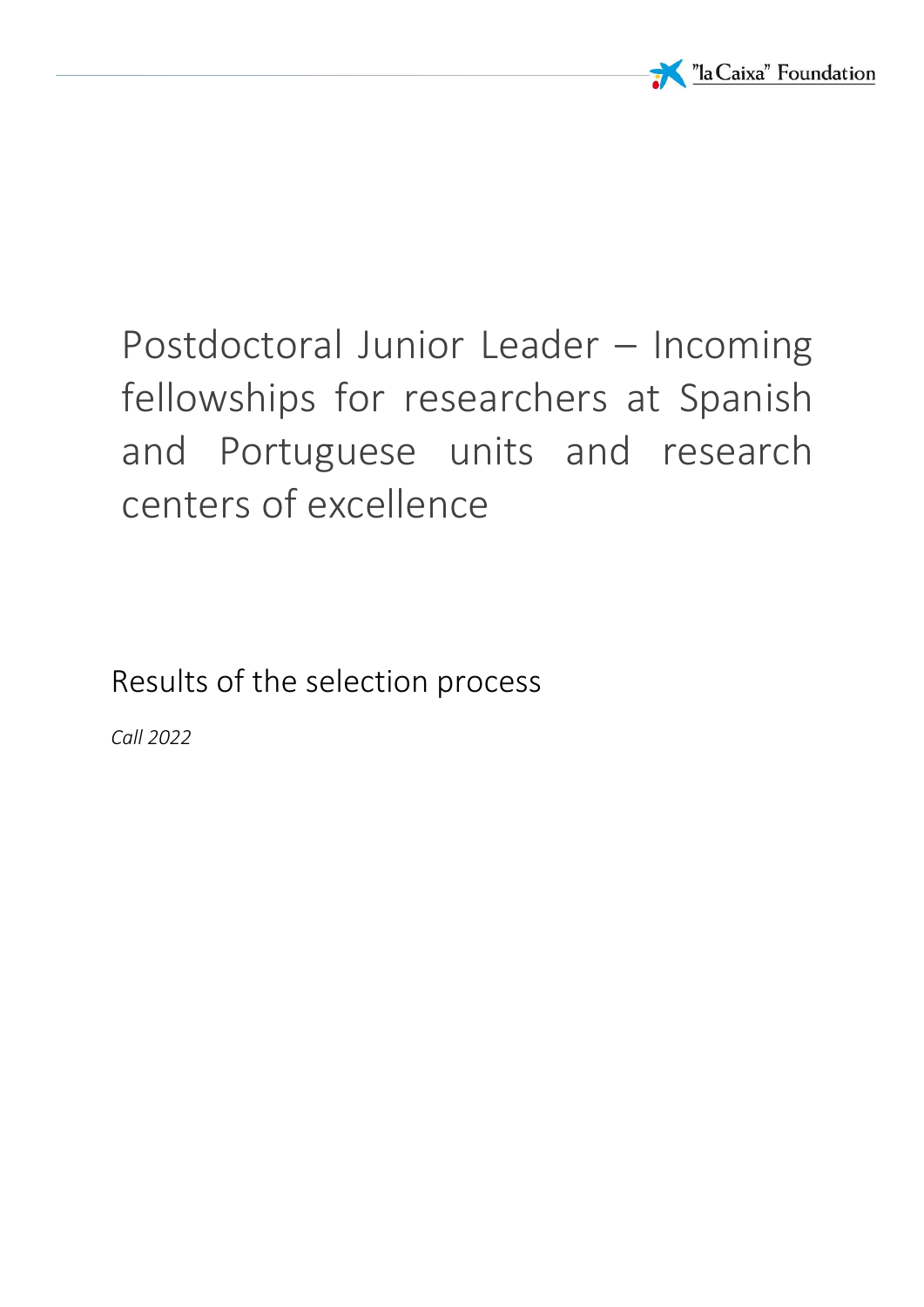

# **Postdoctoral Junior Leader Fellowships – Incoming**

*2022 Call*

| <b>List of Awardees</b>   |                                  |  |  |
|---------------------------|----------------------------------|--|--|
| Alcalá Vida, Rafael       | Lourenço Matias, Diana Isabel    |  |  |
| Antolín Hernández, Albert | Martín Domenech, Rafael          |  |  |
| Ashall, Chris             | Matheu Montserrat, Roc           |  |  |
| Barniol Xicota, Marta     | Ortega Quintanilla, Gabriel      |  |  |
| Bharmoria, Pankaj         | Pérez Invernón, Francisco Javier |  |  |
| Casadevall Serrano, Carla | Pérez-Hernández Durán, Marta     |  |  |
| Corbett, Tyler            | Praz, Coraline                   |  |  |
| Cortijos Aragonès, Albert | Sánchez Alonso, Carles           |  |  |
| Dumitru, Andra Cristina   | Sanjuan Alberte, Paola           |  |  |
| Gameiro, Paulo            | Soleti, Stefano Roberto          |  |  |
| García Martín, Rubén      | Spatola, Marianna                |  |  |
| Hernández Mejías, Sara    | Urteaga Aldasoro, Iñigo          |  |  |
| Hernando Herráez, Irene   |                                  |  |  |

| <b>Waiting list</b> |                         |                                                                 |                             |  |
|---------------------|-------------------------|-----------------------------------------------------------------|-----------------------------|--|
|                     | Life Sciences           | <b>Physical Sciences, Mathematics and</b><br><b>Engineering</b> |                             |  |
| $\mathbf{1}$        | Bofill de Ros, Xavier   | $\mathbf{1}$                                                    | Liguori, Nicoletta          |  |
| $\overline{2}$      | Muñoz Ruiz, Miguel      | 2                                                               | De Paiva, Raphael           |  |
| 3                   | Coelho-Santos, Vanessa  | 3                                                               | Echeverry Rendon, Mónica    |  |
| 4                   | Santos Zas, Icia        | 4                                                               | Rivero Crespo, Miguel Angel |  |
| 5                   | Díaz Vives, Cristina    | 5                                                               | Medina Mardones, Anibal     |  |
| 6                   | Cruz Santa Cruz, Tamara | 6                                                               | Uhrin, Martin               |  |
| $\overline{7}$      | Conde Rodríguez, Daniel | 7                                                               | Balbinot, Eduardo           |  |
| 8                   | Mezheyeuski, Artur      | 8                                                               | Verma, Kul Deep             |  |
| 9                   | Sánchez Soto, Marta     | 9                                                               | Martín Alhambra, Álvaro     |  |
| 10                  | Castroflorio, Enrico    | 10                                                              | Giuliani, Samuel Andrea     |  |
| 11                  | López Pascual, Amaya    | 11                                                              | Miles Páez, Paulo Alberto   |  |
|                     |                         | 12                                                              | Cridland, Alex              |  |
|                     |                         | 13                                                              | Marcano Imaz, Xabier        |  |
|                     |                         | 14                                                              | Cossetti, Lucrezia          |  |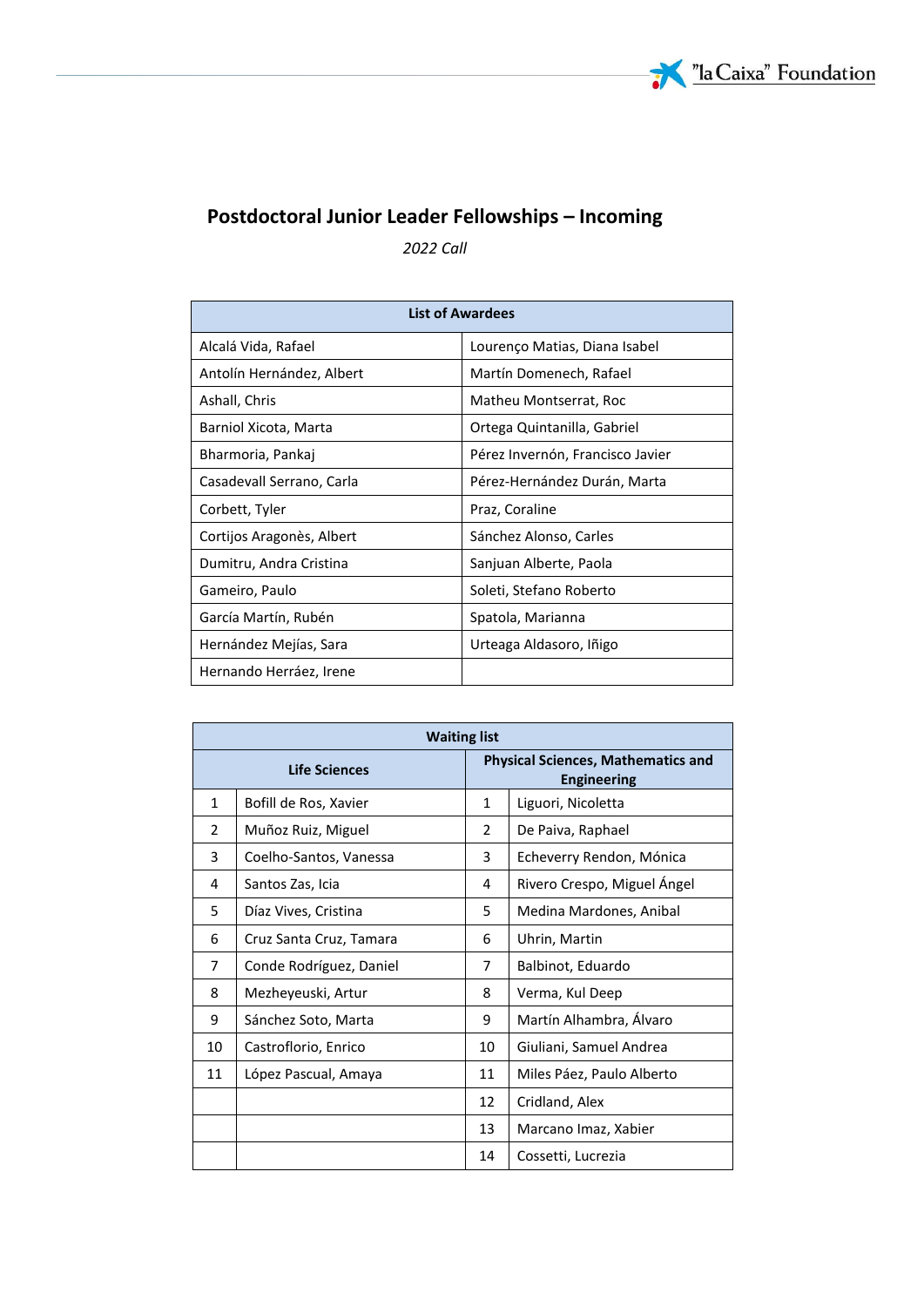#### **Applications**

| Received applications                         | 232   |
|-----------------------------------------------|-------|
| Rejected applications                         | 27    |
| Accepted applications                         | 205   |
| Pre-selected applications                     | 50    |
| Awarded fellowships                           | 25    |
| Ratio of fellowship per accepted applications | 1/8,2 |

## **Gender and age**

|                        | <b>Accepted</b><br>applications |        | <b>Pre-selected</b><br>applications |         | <b>Awarded</b><br>fellowships |      |
|------------------------|---------------------------------|--------|-------------------------------------|---------|-------------------------------|------|
| Male                   | 129                             | 62,93% | 30                                  | 60,00 % | 15                            | 60 % |
| Female                 | 73                              | 35,61% | 19                                  | 38,00 % | 10                            | 40 % |
| Prefer not to disclose | 3                               | 1,46 % |                                     |         |                               |      |
| Average age            | 35,39 years                     |        | 35,38 years                         |         | 33,72 years                   |      |

## **Disciplines**

| <b>Life Sciences</b>                   |   | <b>Physics, Mathematics and Engineering</b> |   |  |
|----------------------------------------|---|---------------------------------------------|---|--|
| Molecular biology and biochemistry     | 4 | Astronomy and astrophysics                  | 3 |  |
| Cardiology                             | 1 | Applied chemistry                           |   |  |
| Immunology                             | 1 | Physical chemistry                          | 2 |  |
| Mathematical and computational biology | 1 | Atmosphere science and meteorology          |   |  |
| Nanoscience and nanotechnology         | 1 | Atomic and nuclear physics                  |   |  |
| Other biology specialties              |   | Biomedical engineering and technology       |   |  |
| Physiology                             |   | <b>Biophysics</b>                           |   |  |
| Plant pathology                        | 1 | Inorganic chemistry                         |   |  |
|                                        |   | Statistics and probability                  | 1 |  |
|                                        |   | Theoretical and mathematical physics        |   |  |
| Total: 11                              |   | Total: 14                                   |   |  |